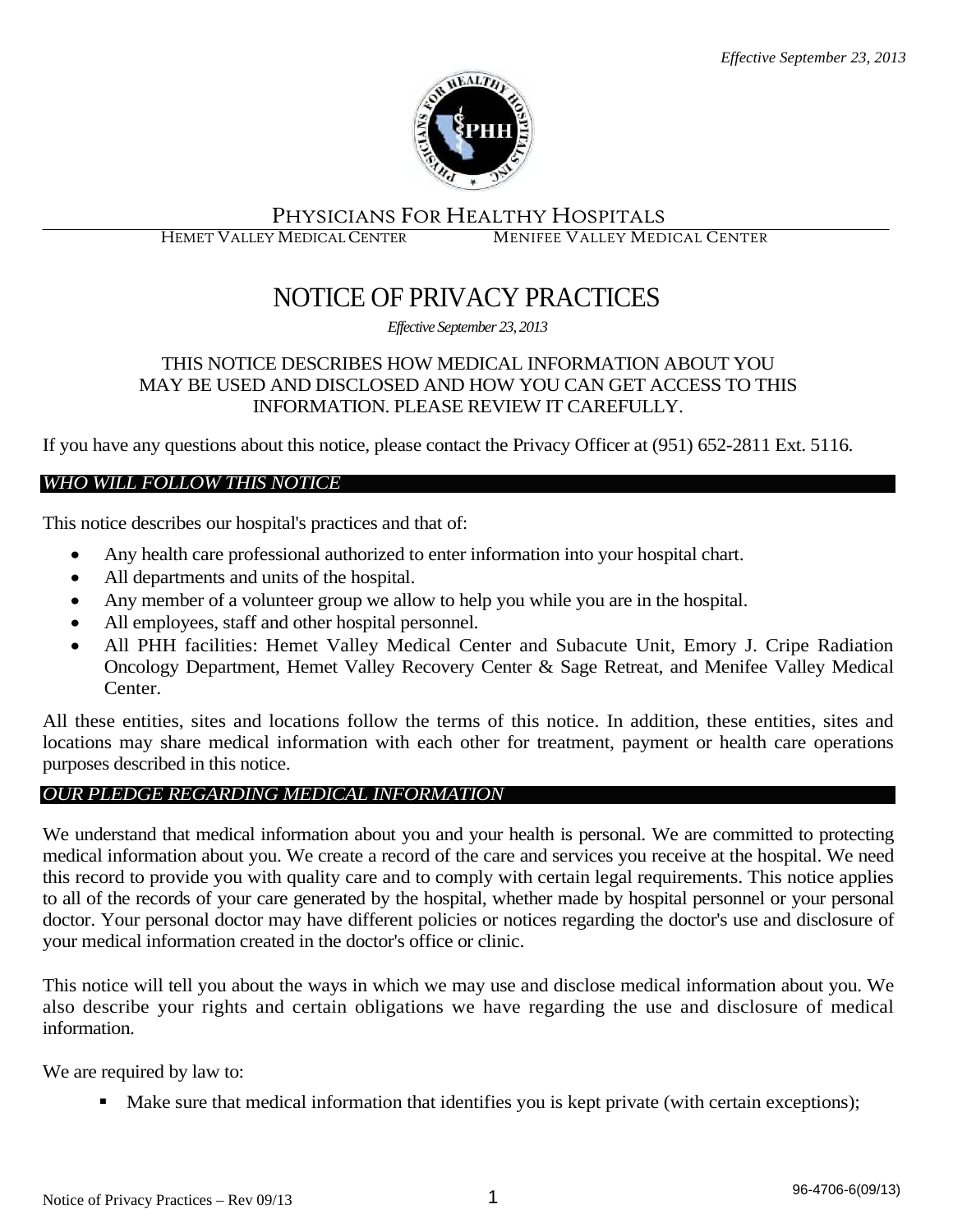- Give you this notice of our legal duties and privacy practices with respect to medical information about you; and
- Follow the terms of the notice that is currently in effect.

### *HOW WE MAY USE AND DISCLOSE MEDICAL INFORMATION ABOUT YOU*

The following categories describe different ways that we use and disclose medical information. For each category of uses or disclosures we will explain what we mean and try to give some examples. Not every use or disclosure in a category will be listed. However, all of the ways we are permitted to use and disclose information will fall within one of the categories.

## *DISCLOSURE AT YOUR REQUEST*

We may disclose information when requested by you. This disclosure at your request may require a written authorization by you.

## *FOR TREATMENT*

We may use medical information about you to provide you with medical treatment or services. We may disclose medical information about you to doctors, nurses, technicians, health care students, or other hospital personnel who are involved in taking care of you at the hospital. For example, a doctor treating you for a broken leg may need to know if you have diabetes because diabetes may slow the healing process. In addition, the doctor may need to tell the dietitian if you have diabetes so that we can arrange for appropriate meals. Different departments of the hospital also may share medical information about you in order to coordinate the different things you need, such as prescriptions, lab work and X-rays. We also may disclose medical information about you to people outside the hospital who may be involved in your medical care after you leave the hospital, such as skilled nursing facilities, home health agencies, and physicians or other practitioners. For example, we may give your physician access to your health information to assist your physician in treating you.

## *FOR PAYMENT*

We may use and disclose medical information about you so that the treatment and services you receive at the hospital may be billed to and payment may be collected from you, an insurance company or a third party. For example, we may need to give your health plan information about surgery you received at the hospital so your health plan will pay us or reimburse you for the surgery. We may also tell your health plan about a treatment you are going to receive to obtain prior approval or to determine whether your plan will cover the treatment. We may also provide basic information about you and your health plan, insurance company or other source of payment to practitioners outside the hospital who are involved in your care, to assist them in obtaining payment for services they provide to you.

## *FOR HEALTH CARE OPERATIONS*

We may use and disclose medical information about you for health care operations. These uses and disclosures are necessary to run the hospital and make sure that all of our patients receive quality care. For example, we may use medical information to review our treatment and services and to evaluate the performance of our staff in caring for you. We may also combine medical information about many hospital patients to decide what additional services the hospital should offer, what services are not needed, and whether certain new treatments are effective. We may also disclose information to doctors, nurses, technicians, medical students, and other hospital personnel for review and learning purposes. We may also combine the medical information we have with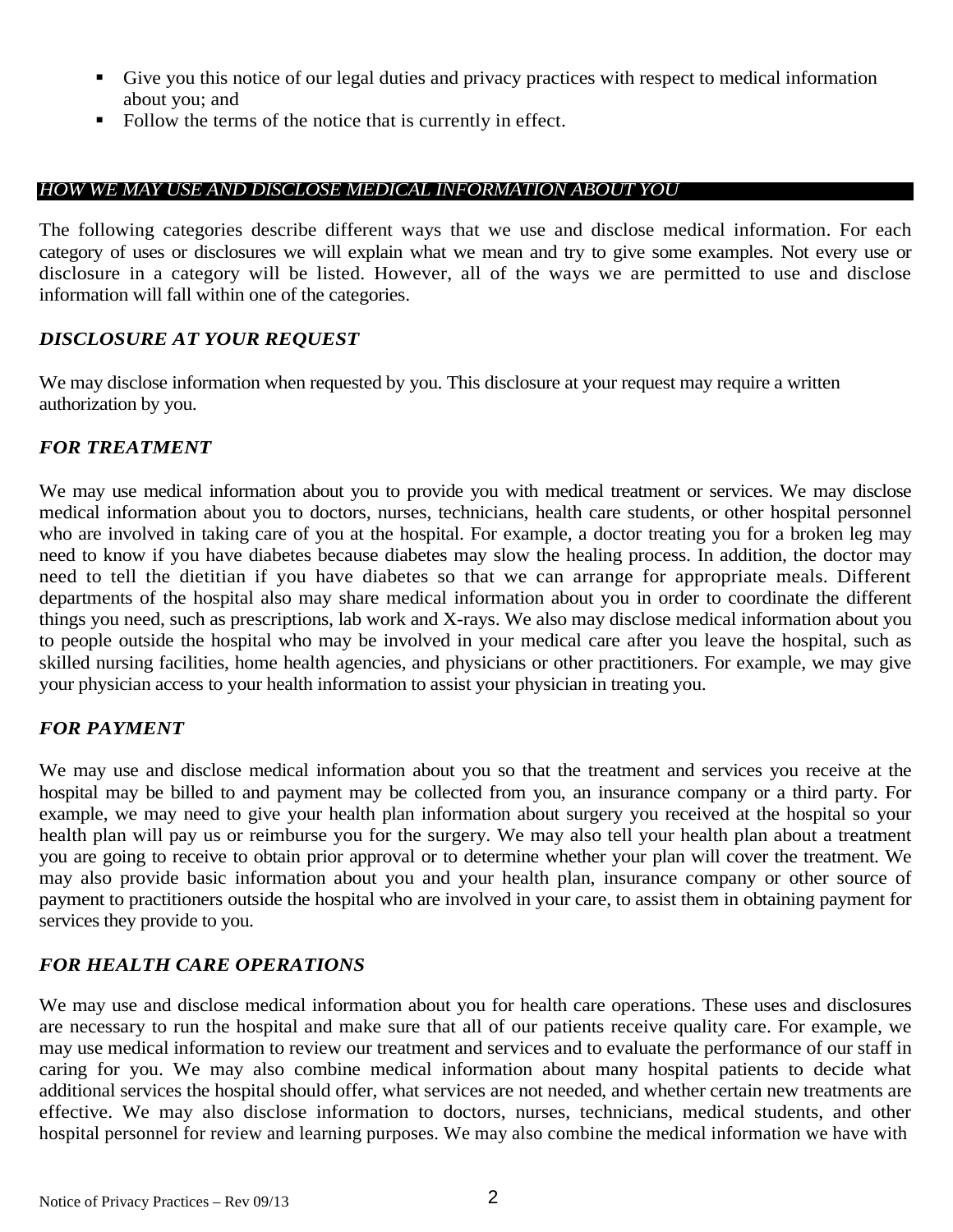medical information from other hospitals to compare how we are doing and see where we can make improvements in the care and services we offer. We may remove information that identifies you from this set of medical information so others may use it to study health care and health care delivery without learning who the specific patients are.

#### *FOR BUSINESS ASSOCIATES*

We may disclose medical information to our business associates that perform functions on our behalf or provide us with services if the information is necessary for such functions or services. For example, we may use another company to perform billing services on our behalf. All of our business associates are obligated to protect the privacy of your information and are not allowed to use or disclose any information other than as specified in our contract.

## *FOR HOSPITAL DIRECTORY*

We may include certain limited information about you in the hospital directory while you are a patient at the hospital. This information may include your name, location in the hospital, your general condition (e.g., good, fair, etc.) and your religious affiliation. Unless there is a specific written request from you to the contrary, this directory information, except for your religious affiliation, may also be released to people who ask for you by name Your religious affiliation may be given to a member of the clergy, such as a priest or rabbi, even if they don't ask for you by name This information is released so your family, friends and clergy can visit you in the hospital and generally know how you are doing.

## *TO INDIVIDUALS INVOLVED IN YOUR CARE OR PAYMENT FOR YOUR CARE*

We may release medical information about you to a friend or family member who is involved in your medical care. We may also give information to someone who helps pay for your care. Unless there is a specific written request from you to the contrary, we may also tell your family or friends your condition and that you are in the hospital.

In addition, we may disclose medical information about you to an entity assisting in a disaster relief effort so that your family can be notified about your condition, status and location. If you arrive at the emergency department either unconscious or otherwise unable to communicate, we are required to attempt to contact someone we believe can make health care decisions for you (e.g., a family member or agent under a health care power of attorney).

## *FOR RESEARCH*

Under certain circumstances, we may use and disclose medical information about you for research purposes. For example, a research project may involve comparing the health and recovery of all patients who received one medication to those who received another, for the same condition. All research projects, however, are subject to a special approval process. This process evaluates a proposed research project and its use of medical information, trying to balance the research needs with patients' need for privacy of their medical information. Before we use or disclose medical information for research, the project will have been approved through this research approval process, but we may, however, disclose medical information about you to people preparing to conduct a research project, for example, to help them look for patients with specific medical needs, as long as the medical information they review does not leave the hospital.

## *AS REQUIRED BY LAW*

We will disclose medical information about you when required to do so by federal, state or local law.

## *TO AVERT A SERIOUS THREAT TO HEALTH OR SAFETY*

We may use and disclose medical information about you when necessary to prevent a serious threat to your health and safety or the health and safety of the public or another person. Any disclosure, however, would only be to someone able to help prevent the threat.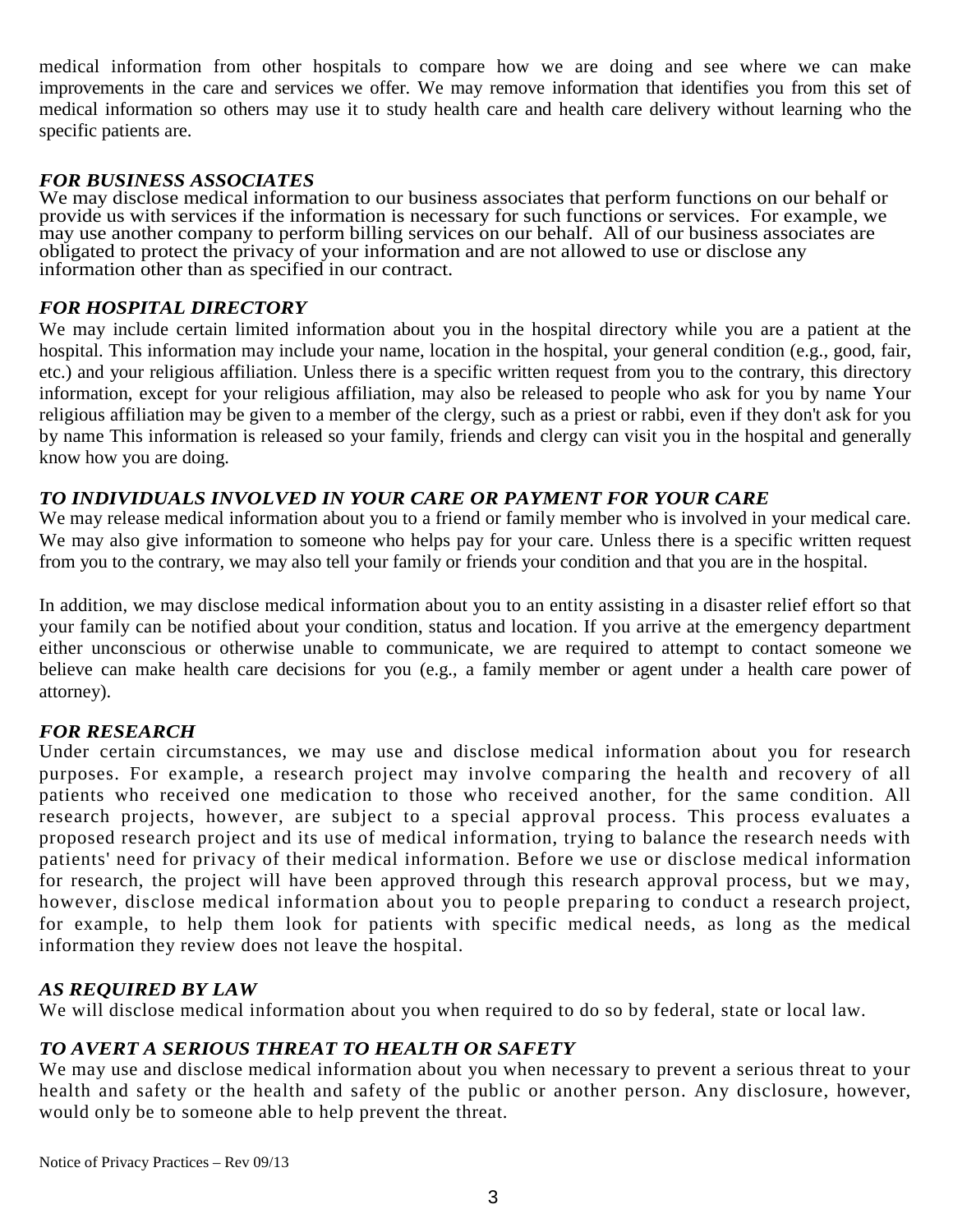#### *SPECIAL SITUATIONS*

#### *ORGAN AND TISSUE DONATION*

We may release medical information to organizations that handle organ procurement or organ, eye or tissue transplantation or to an organ donation bank, as necessary to facilitate organ or tissue donation and transplantation.

#### *MILITARY AND VETERANS*

If you are a member of the armed forces, we may release medical information about you as required by military command authorities. We may also release medical information about foreign military personnel to the appropriate foreign military authority.

#### *WORKERS' COMPENSATION*

We may release medical information about you for workers' compensation or similar programs. These programs provide benefits for work-related injuries or illness.

#### *PUBLIC HEALTH ACTIVITIES*

We may disclose medical information about you for public health activities. These activities generally include the following:

- To prevent or control disease, injury or disability;
- To report births and deaths;
- To report regarding the abuse or neglect of children, elders and dependent adults;
- To report reactions to medications or problems with products;
- To notify people of recalls of products they may be using;
- To notify a person who may have been exposed to a disease or may be at risk for contracting or preading a disease or condition;
- To notify the appropriate government authority if we believe a patient has been the victim of abuse, neglect or domestic violence. We will only make this disclosure if you agree or when required or authorized by law;
- To notify emergency response employees regarding possible exposure to HIV/AIDS, to the extent necessary to comply with state and federal laws.

#### *HEALTH OVERSIGHT ACTIVITIES*

We may disclose medical information to a health oversight agency for activities authorized by law. These oversight activities include, for example, audits, investigations, inspections, and licensure. These activities are necessary for the government to monitor the health care system, government programs and compliance with civil rights laws.

#### *LAWSUITS AND DISPUTES*

If you are involved in a lawsuit or a dispute, we may disclose medical information about you in response to a court or administrative order. We may also disclose medical information about you in response to a subpoena, discovery request, or other lawful process by someone else involved in the dispute, but only if efforts have been made to tell you about the request (which may include written notice to you) or to obtain an order protecting the information requested.

#### *LAW ENFORCEMENT*

We may release medical information if asked to do so by a law enforcement official:

- In response to a court order, subpoena, warrant, summons or similar process;
- To identify or locate a suspect, fugitive, material witness, or missing person;
- About the victim of a crime if, under certain limited circumstances, we are unable to obtain the person's agreement;

Notice of Privacy Practices – Rev 09/13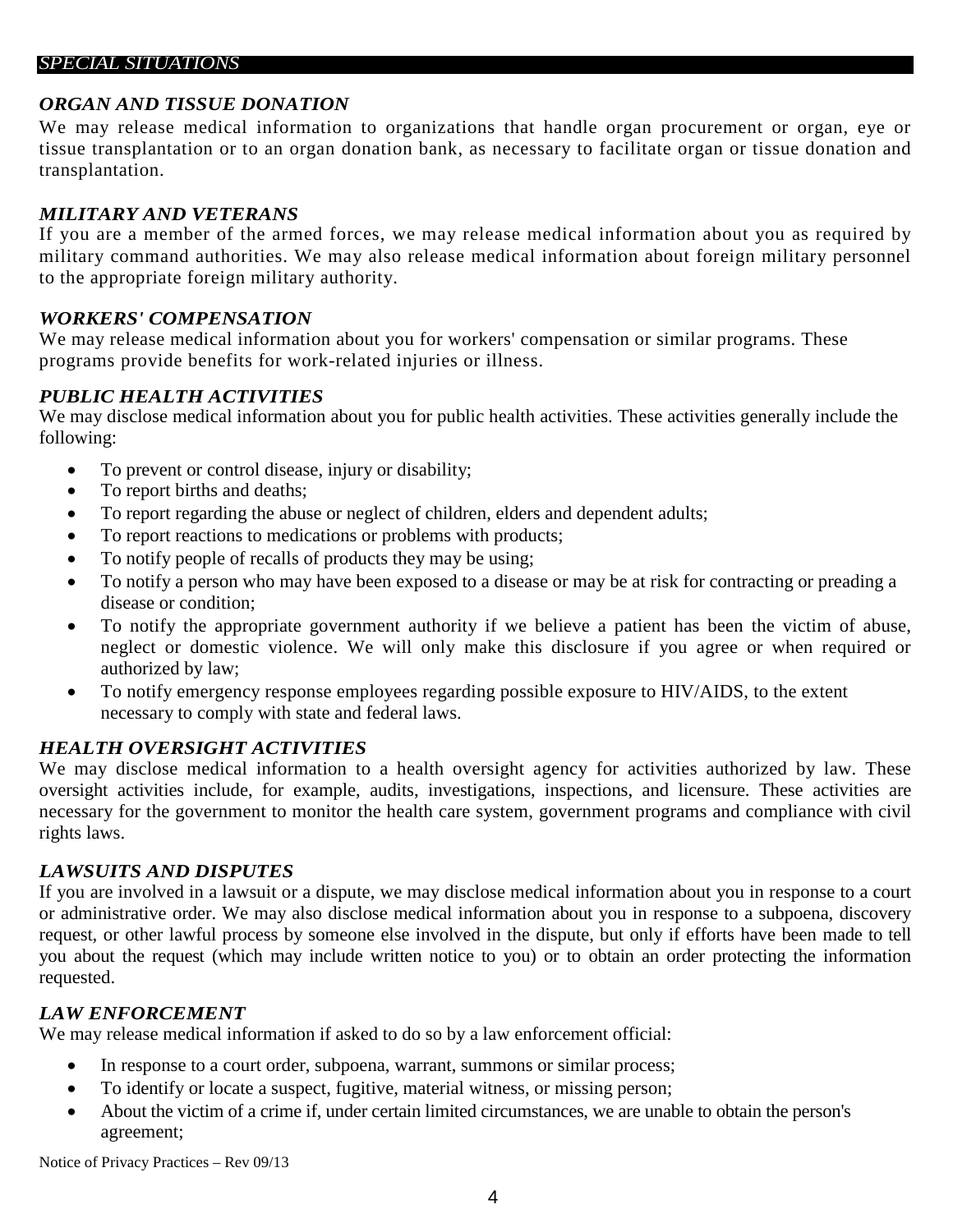- About a death we believe may be the result of criminal conduct;
- About criminal conduct at the hospital; and
- In emergency circumstances to report a crime; the location of the crime or victims; or the identity, description or location of the person who committed the crime.

## *CORONERS, MEDICAL EXAMINERS AND FUNERAL DIRECTORS*

We may release medical information to a coroner or medical examiner. This may be necessary, for example, to identify a deceased person or determine the cause of death. We may also release medical information about patients of the hospital to funeral directors as necessary to carry out their duties.

## *NATIONAL SECURITY AND INTELLIGENCE ACTIVITIES*

We may release medical information about you to authorized federal officials for intelligence, counterintelligence, and other national security activities authorized by law.

## *PROTECTIVE SERVICES FOR THE PRESIDENT AND OTHERS*

We may disclose medical information about you to authorized federal officials so they may provide protection to the President, other authorized persons or foreign heads of state or conduct special investigations.

## *INMATES*

If you are an inmate of a correctional institution or under the custody of a law enforcement official, we may disclose medical information about you to the correctional institution or law enforcement official. This disclosure would be necessary 1) for the institution to provide you with health care; 2) to protect your health and safety or the health and safety of others; or 3) for the safety and security of the correctional institution.

## *MULTIDISCIPLINARY PERSONNEL TEAMS*

We may disclose health information to a multidisciplinary personnel team relevant to the prevention, identification, management or treatment of an abused child and the child's parents, or elder abuse and neglect.

## *SPECIAL CATEGORIES OF INFORMATION*

In some circumstances, your health information may be subject to restrictions that may limit or preclude some uses or disclosures described in this notice. For example, there are special restrictions on the use or disclosure of certain categories of information — e.g., tests for HIV or treatment for mental health conditions or alcohol and drug abuse. Government health benefit programs, such as Medi-Cal, may also limit the disclosure of beneficiary information for purposes unrelated to the program.

## *YOUR RIGHTS REGARDING MEDICAL INFORMATION ABOUT YOU*

You have the following rights regarding medical information we maintain about you.

## *RIGHT TO INSPECT AND COPY*

You have the right to inspect and obtain a paper or electronic copy of medical information that may be used to make decisions about your care. Usually, this includes medical and billing records, but may not include some mental health information.

To inspect and obtain a paper or electronic copy medical information that may be used to make decisions about you, you must submit your request in writing to the Health Information Management Department. If you request a copy

Notice of Privacy Practices – Rev 09/13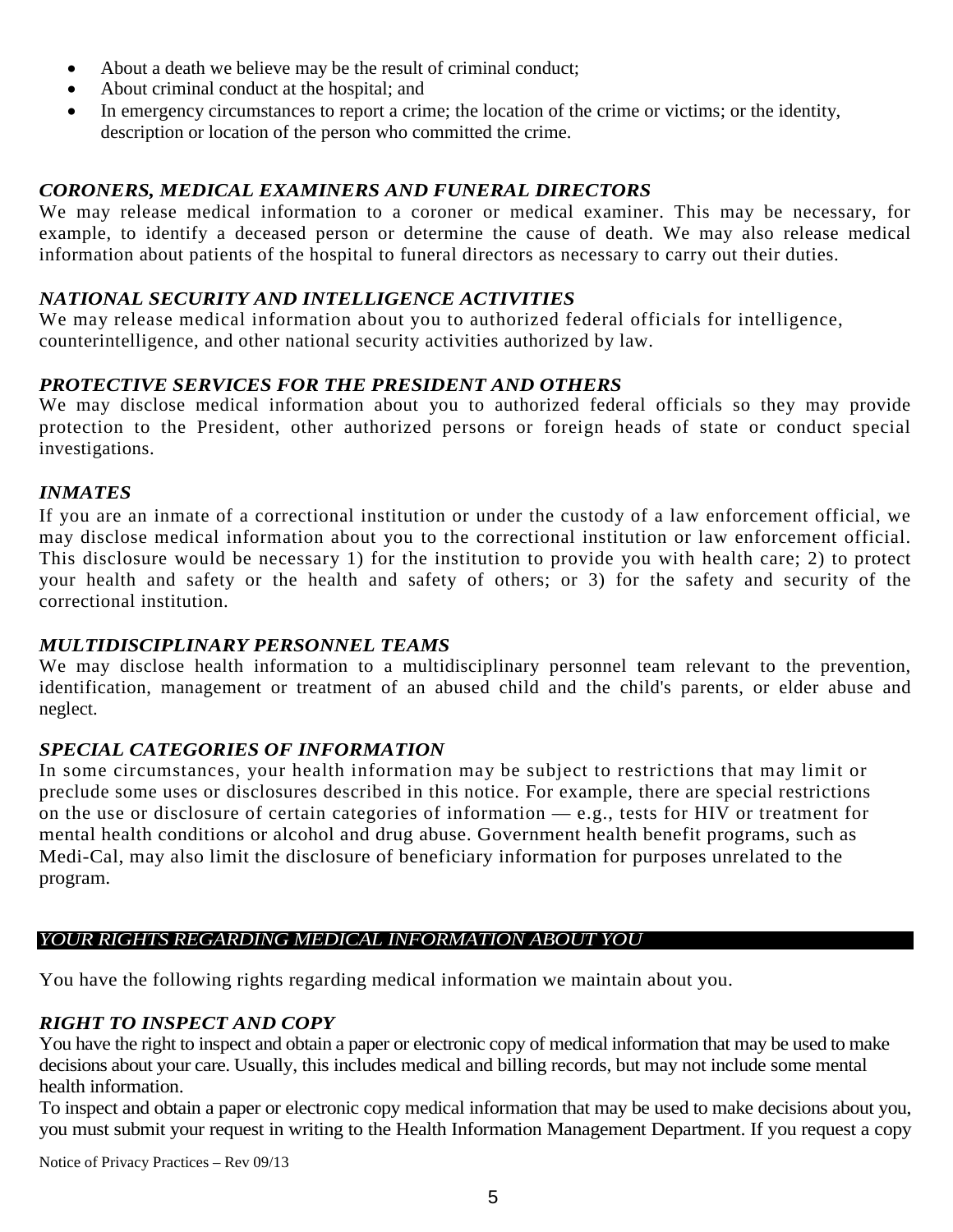of the information, we may charge a fee for the costs of copying, mailing or other supplies associated with your request.

We may deny your request to inspect and copy in certain very limited circumstances. If you are denied access to medical information, you may request that the denial be reviewed. Another licensed health care professional chosen by the hospital will review your request and the denial. The person conducting the review will not be the person who denied your request. We will comply with the outcome of the review.

## *RIGHT TO AN ELECTRONIC COPY OF ELECTRONIC MEDICAL RECORDS*

If your medical information is maintained in an electronic format (known as an electronic medical record or an electronic health record), you have the right to request that an electronic copy of your record be given to you or transmitted to another individual or entity. We will make every effort to provide access to your medical information in the form or format you request, if it is readily producible in such form or format. If the medical information is not readily producible in the form or format you request your record will be provided in either our standard electronic format of if you do not want this form or format, a readable hard copy form. We may charge you a reasonable, cost-based fee for the labor associated with transmitting the electronic medical record.

## *RIGHT TO AMEND*

If you feel that medical information we have about you is incorrect or incomplete, you may ask us to amend the information. You have the right to request an amendment for as long as the information is kept by or for the hospital.

To request an amendment, your request must be made in writing and submitted to the Health Information Management Department. In addition, you must provide a reason that supports your request.

We may deny your request for an amendment if it is not in writing or does not include a reason to support the request. In addition, we may deny your request if you ask us to amend information that:

- Was not created by us, unless the person or entity that created the information is no longer available to make the amendment;
- Is not part of the medical information kept by or for the hospital;
- Is not part of the information which you would be permitted to inspect and copy; or
- Is accurate and complete.

Even if we deny your request for amendment, you have the right to submit a written addendum, not to exceed 250 words, with respect to any item or statement in your record you believe is incomplete or incorrect. If you clearly indicate in writing that you want the addendum to be made part of your medical record we will attach it to your records and include it whenever we make a disclosure of the item or statement you believe to be incomplete or incorrect.

## *RIGHT TO AN ACCOUNTING OF DISCLOSURES*

You have the right to request an "accounting of disclosures." This is a list of the disclosures we made of medical information about you other than our own uses for treatment, payment and health care operations (as those functions are described above), and with other exceptions pursuant to the law.

To request this list or accounting of disclosures, you must submit your request in writing to the Health Information Management Department. Your request must state a time period which may not be longer than six years and may not include dates before April 14, 2003. Your request should indicate in what form you want the list (for example, on paper or electronically). The first list you request within a 12-month period will be free.

For additional lists, we may charge you for the costs of providing the list. We will notify you of the cost involved and you may choose to withdraw or modify your request at that time before any costs are incurred.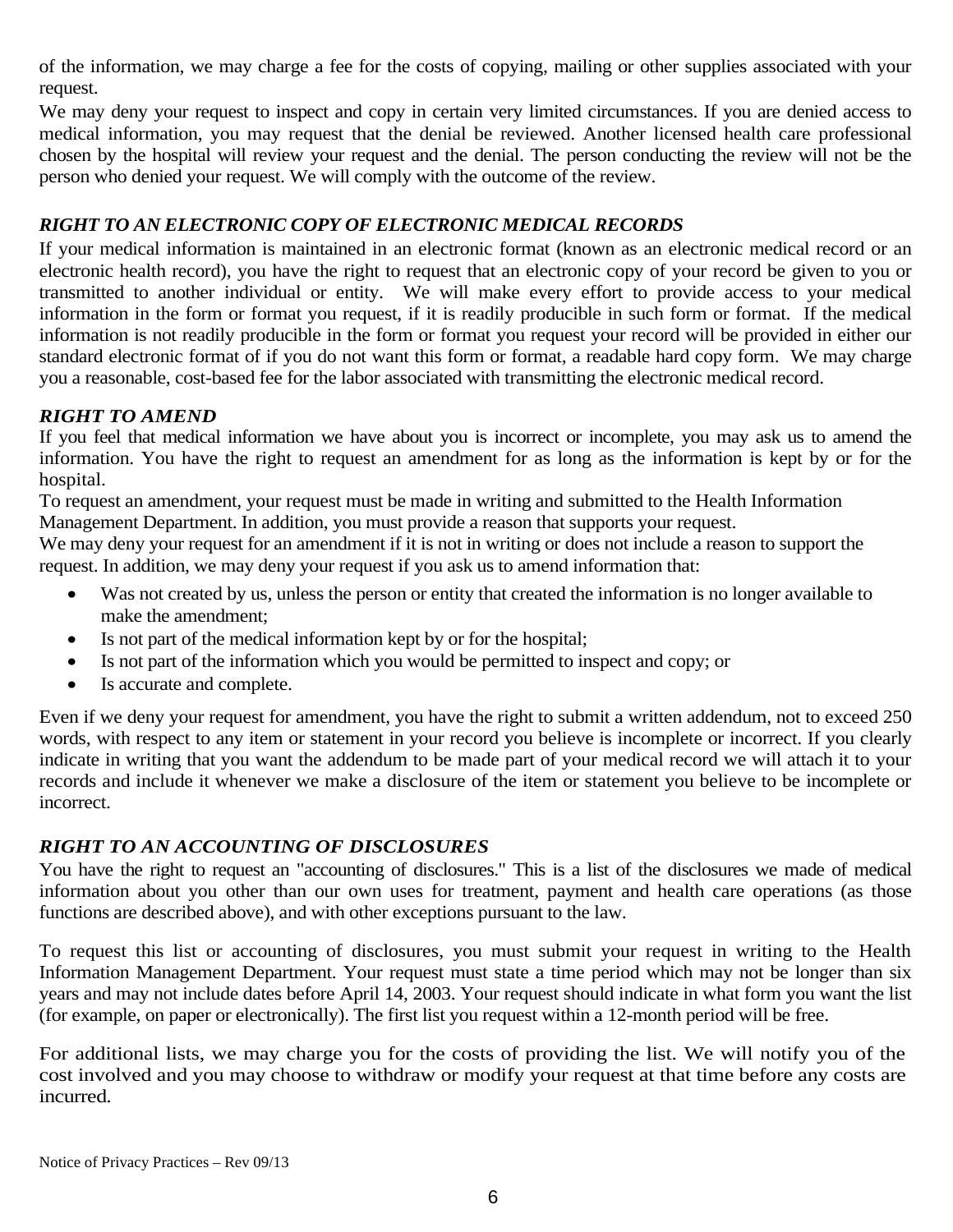#### *RIGHT TO RECEIVE NOTICE OF A BREACH*

You have the right to be notified if any of your unsecured protected health information has been breached.

#### *RIGHT TO REQUEST RESTRICTIONS*

You have the right to request a restriction or limitation on the medical information we use or disclose about you for treatment, payment or health care operations. You also have the right to request a limit on the medical information we disclose about you to someone who is involved in your care or the payment for your care, like a family member or friend. For example, you could ask that we not use or disclose information about a surgery you had. We are not required to agree to your request, with certain exceptions.

#### **OUT-OF-POCKET-PAYMENTS**

If you paid out-of-pocket (or in other words, you have requested that we not bill your health plan) in full for a specific item or service, you have the right to ask that your medical information with respect to that item or service not be disclosed to a health plan for purposes of payment or health care operations, and we will honor that request. Even if you request this special restriction, we can disclose the information to a health plan or insurer for purposes of treating you.

To request restrictions, you must make your request in writing to the Health Information Management Department. In your request, you must tell us 1) what information you want to limit; 2) whether you want to limit our use, disclosure or both; and 3) to whom you want the limits to apply, for example, disclosures to your spouse.

#### *RIGHT TO REQUEST CONFIDENTIAL COMMUNICATIONS*

You have the right to request that we communicate with you about medical matters in a certain way or at a certain location. For example, you can ask that we only contact you at work or by mail.

To request confidential communications, you must make your request in writing to Health Information Management Department. We will not ask you the reason for your request. We will accommodate all reasonable requests. Your request must specify how or where you wish to be contacted.

## *RIGHT TO OPT OUT OF FUNDRAISING COMMUNICATION*

If we contact you in connection with fundraising efforts, we shall explain our intentions and inform you that you have the right to opt out of receiving such fundraising communications, and we will honor that request.

## *RIGHT TO A PAPER COPY OF THIS NOTICE*

You have the right to a paper copy of this notice. You may ask us to give you a copy of this notice at any time. Even if you have agreed to receive this notice electronically, you are still entitled to a paper copy of this notice.

You may obtain a copy of this notice at our website: *www.physiciansforhealthyhospitals.com*. To obtain a paper copy of this notice: Privacy Officer, Health Information Management Department (951) 652-2811 Ext. 5116.